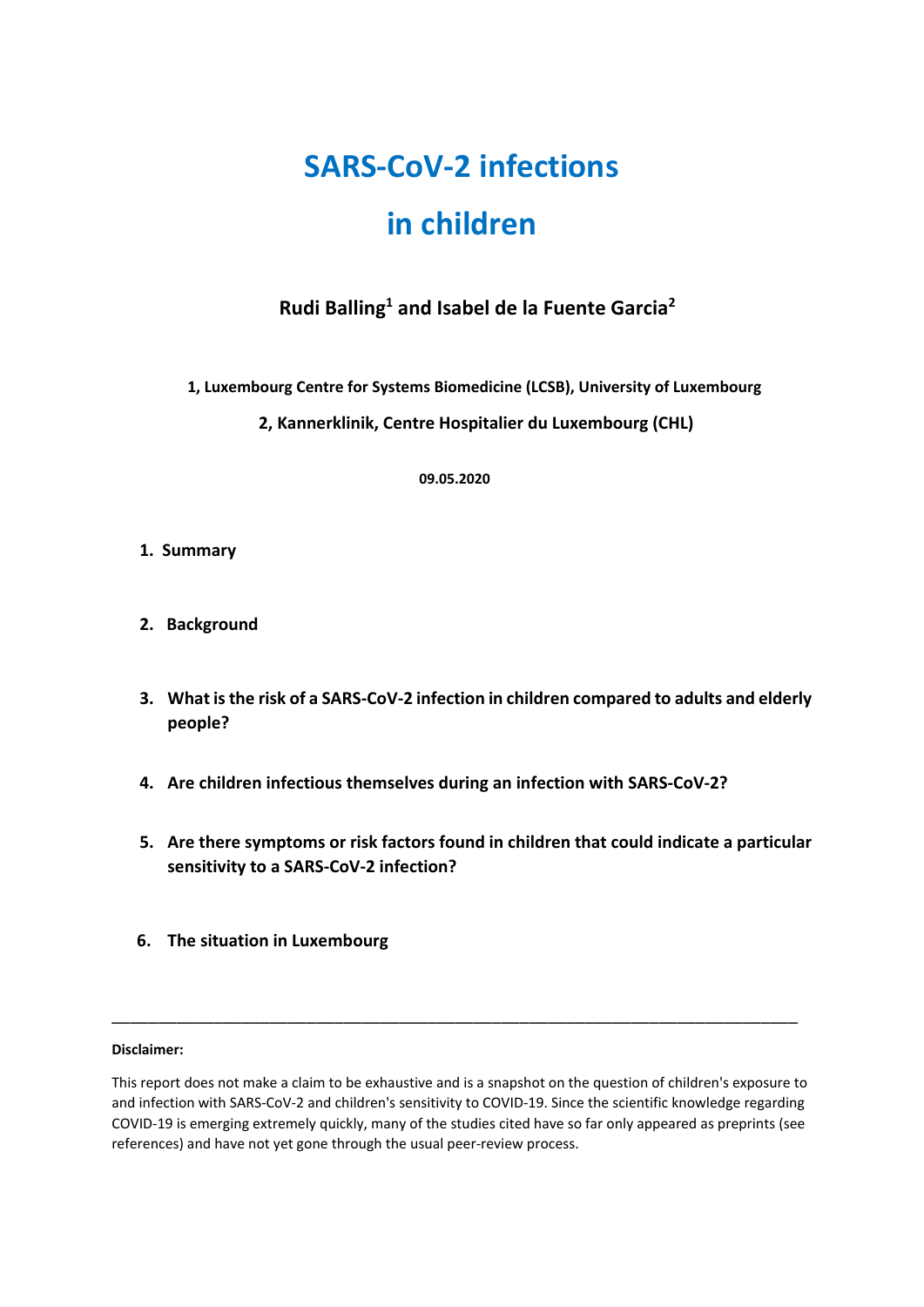

### **1. Summary**

As part of the COVID-19 pandemic, the Luxembourg government closed schools, crèches and daycare centers in Luxembourg on March 16, 2020 - one of many measures to curb the exponential spread of the novel corona virus at that time. After more than 2 months in the lockdown, primary schools, crèches and Maison Relais in Luxembourg will reopen on May 25th. While the lockdown aimed at reducing the number of social contacts in order to slow down the spread of the virus, now thousands of infants and children will have regular and numerous social contacts with their classmates, teachers and caretakers again due to the re-opening of schools. In this context, there are several questions that concern children's health on the one hand and the effects for the entire population on the other hand.

In particular, parents are concerned about the health of their children. The questions arising here are primarily asking how easy children with COVID-19 become infected, whether they develop severe symptoms and whether there are risk groups among the children that need special protection.

According to the latest scientific findings, it can be stated that the novel coronavirus **can be particularly dangerous for older people** – in contrast to influenza, which more unspecifically is also dangerous for younger people and children with severe illnesses. **However, children can clearly become infected with the SARS-CoV-2 virus.**

**Yet, the course of infection in children is almost always very mild or even asymptomatic.** Only in very rare and individual cases, infections can take extreme courses or even lead to death.

Up to now, there are still **uncertainties as to how many children are actually infected with the novel corona virus.** This is due to different test strategies in the different countries and the lack of biological data. For example, in many countries only people who have clear symptoms are tested. Since children tend to have milder symptoms or none at all, they are often not seen in the statistics. **It can therefore be assumed that the number of unreported infected children is high.** An estimate based on the officially tested positive children should be viewed carefully and critical for this reason.

There are also risk groups found among children. **However, the classic age-related risk factors such as diabetes or high blood pressure do not seem to have a major impact on the course of COVID-19 in children** – and only a few children are affected by such diseases at all. It is different with pre-existing conditions such as cancers, kidney diseases or severe impairments of the immune system. Albeit, these diseases are also rare in comparison to the total population. Risk factors that could potentially affect the sensitivity of young patients are still unknown. There is a clear need for research in this aspect to ensure the necessary protection of particularly sensitive people.

Reports of an accumulation of children with Kawasaki syndrome-like disease that could be associated with COVID-19 have received relatively high public attention during the last weeks. This syndrome is a very rare systemic disease. On average, 5 cases per year are reported in Luxembourg and the situation should be closely monitored.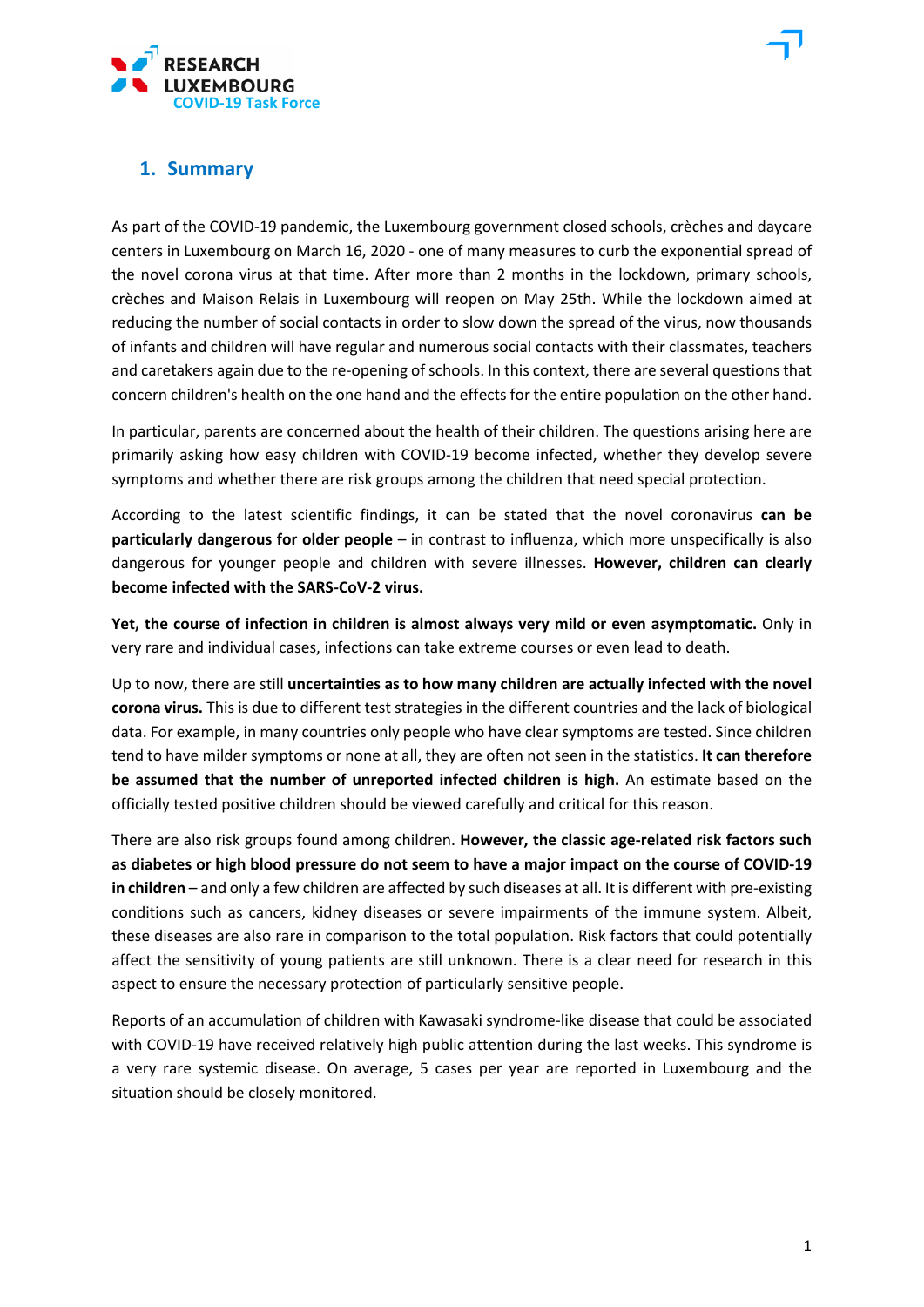



**The question of whether children with SARS-CoV-2 are infectious can currently not be answered conclusively**. Most studies currently available report a comparably low secondary infection rate in children. **Children can generally be infectious, but their transmission rate is probably lower compared to adults**. Yet, there is still more research required in this aspect as well.

**The current level of knowledge about the sensitivity of preschool children is still very much characterized by uncertainties and knowledge gaps**. Many of the studies have been carried out in China, Italy or other countries. However, the specific course of a pandemic, the dynamics or the effects on the course of the disease in patients or the consequences for the health system are often countryspecific. Luxembourg has e.g. a very high proportion of immigration with a high level of diversity. This is likely to have a strong impact on the intensity and patterns of social interactions that in turn can have a strong impact on the spread of respiratory infectious diseases.

**Reliable data on the prevalence, herd immunity or the dynamics of the COVID-19 pandemic among children in Luxembourg are currently not available.** Yet, such data are essential as a basis for political decisions in the field of child health care. The high proportion of asymptomatic children increases the risk of undiscovered SARS-CoV-2 infections in the pediatric environment. For these reasons and in order to be able to take future health policy measures based on knowledge, the implementation of a children's prevalence study is encouraged. The know-how required for this is available in Luxembourg.

### **2. Background**

In December 2019, there were reports from Wuhan, China of an above-average accumulation of severe pneumonia, which was classified as *Acute Respiratory Stress Disorder (ARSD)*. In January 2020, the SARS-CoV-2 virus was identified to be responsible for the observed disease called COVID-19. In a period of only 4 months, the originally only locally occurring infectious disease spread worldwide. On March 11, 2020, WHO declared COVID-19 a pandemic. At the end of February, the first patient in Luxembourg was tested positive for COVID-19. As of 8<sup>th</sup> May 2020, 53,257 SARS-CoV-2 tests had been carried out in Luxembourg, of which 3,871 had a virus-positive result. By the same time, 100 patients had died from the consequences of a COVID-19 infection [\(www.covid19.lu\)](http://www.covid19.lu/).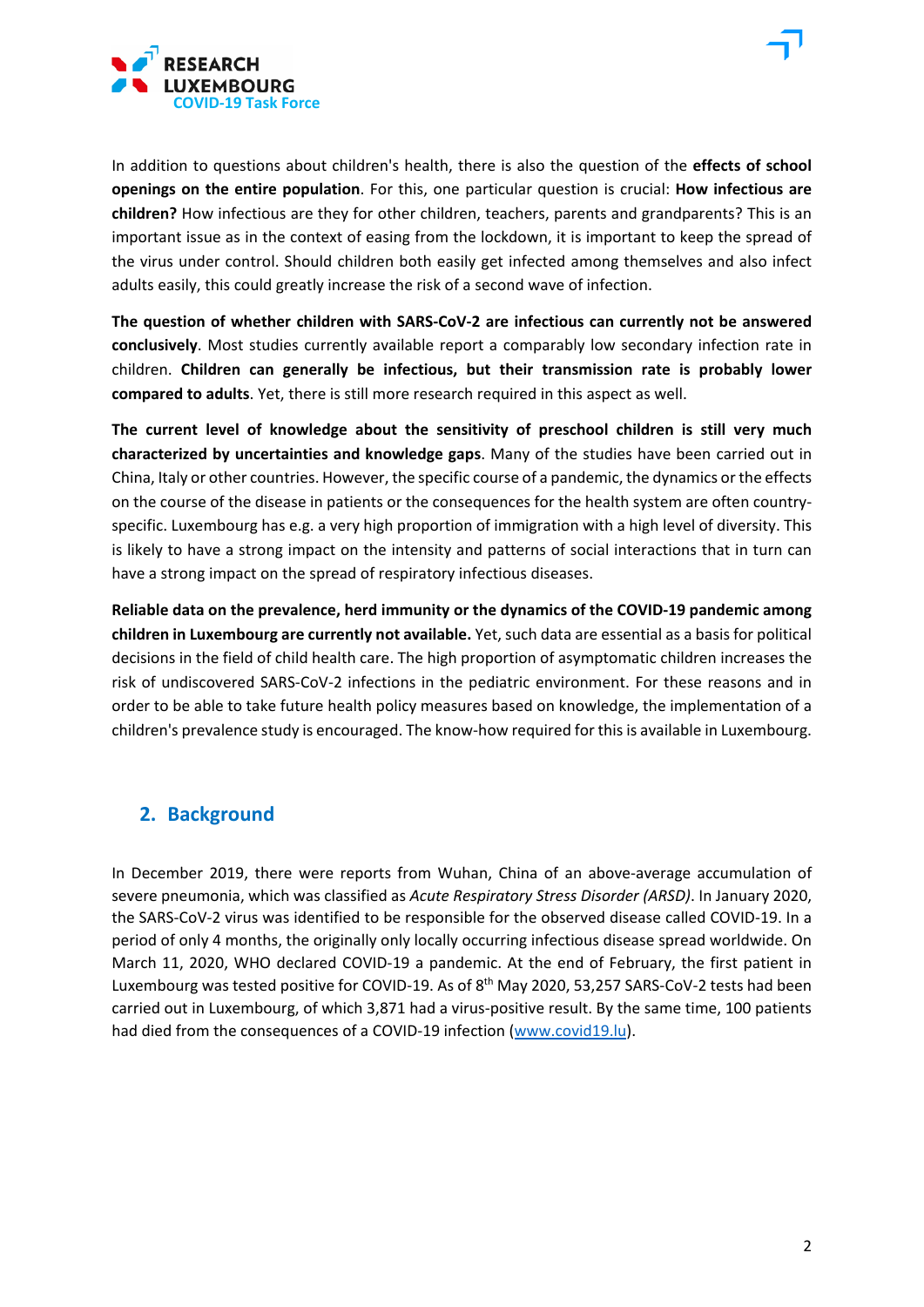

The health consequences of a COVID-19 infection are largely age-dependent. Elderly people are significantly more severely affected and display a higher mortality rate from SARS-CoV-2 infection. Patients over 70 years of age are the most affected, and the average age of those who died from COVID-19 is over 80 years. Evidence- and mechanism-based information about age-dependent specific vulnerability is particularly important in the context of public health care measures. In addition to the special protection of the older population, this also includes possible measures for other population groups, such as of children and infants. For children, the situation regarding the consequences of COVID-19 infection is rather the opposite than for elderly people: Only a minority develops severe COVID-19 symptoms. However, in rare individual cases, children and infants can develop severe forms and even die as a result of the infection. So far, two children with SARS-CoV-2 infection had to be treated in intensive care in Luxembourg. Up to now, no child has died though and both affected children are on the mend.

In the context of the COVID-19 pandemic, among others the question arose whether specific aspects of the COVID-19 infection such as transmission or vulnerability of children would have to be considered, e.g. when opening and closing or operating kindergartens and other preschool facilities (creches, childminders). This report briefly presents the current state of science on the following questions:

- **What is the SARS-CoV-2 infection rate in children compared to older children, adults and elderly people?**
- **Are children infectious themselves during an infection with SARS-CoV-2?**
- **How sensitive are preschool children regarding developing clinical symptoms to SARS-CoV-2 infection?**
- **Are there risk factors that lead to a higher sensitivity to SARS-CoV-2 infection?**

# **3. What is the risk of a SARS-CoV-2 infection in children compared to adults and elderly people?**

One of the most striking features of the current COVID-19 pandemic is the very high susceptibility of elderly people. The average age of patients dying from SARS-CoV-2 infection is over 80 years. As can be seen from Fig. 1B, the relative risk drastically increases with age. At the same time, the data currently available show that children are practically unaffected by the consequences of this infectious disease. The low proportion of children who develop COVID-19 has been observed worldwide and has been documented in various studies during the recent weeks and months. The number of confirmed positive cases is highest especially in the age groups between 20 and 60 years, while there are hardly any patients found below 15 years of age.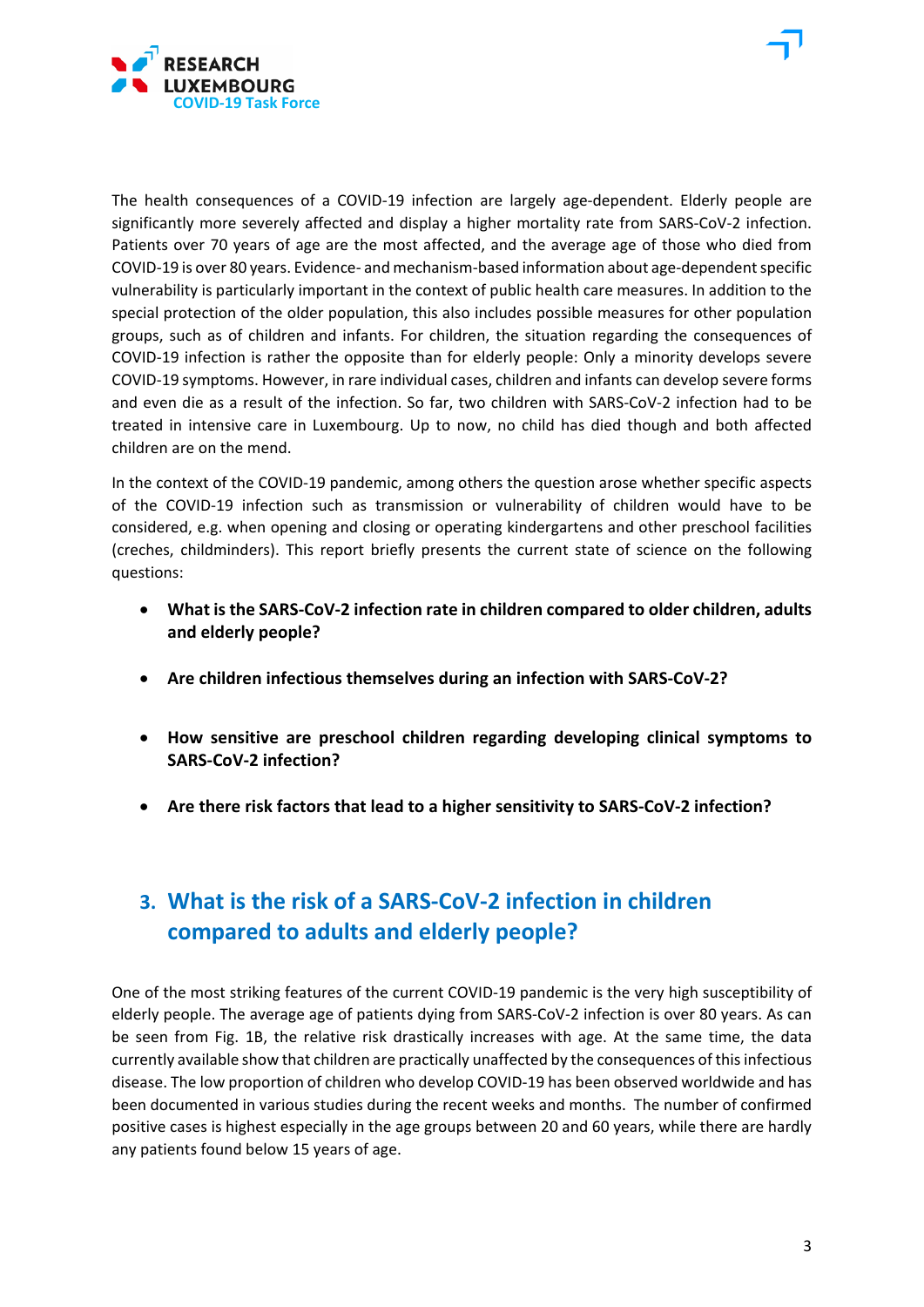



 **Fig. 1** 

Figure 1: Age distribution of patients with COVID-19 from crowdsourced data

**1A: Age distribution of COVID-19 patients from China:** The light blue bars show the total number of 507 patients in the different age groups. The dark blue bars show the proportion of patients who died. The dashed blue line shows the median age of the surviving and deceased patients.

**.**

**1B: Relative risk of COVID-19 patients:** The green bars show the total number of 364 patients; the dark green dots indicate the relative risk and the dark green dashed line shows the smoothed average risk depending on age.

#### **(Sun, K. et. al. , Lancet Digital Health,** (Sun et al., 2020)

This unequal distribution becomes even more clear when looking at the risk of death depending on age. The majority of deaths are attributable to patients older than 70 years (Fig. 2). The risk of death is extremely low for children under the age of 10.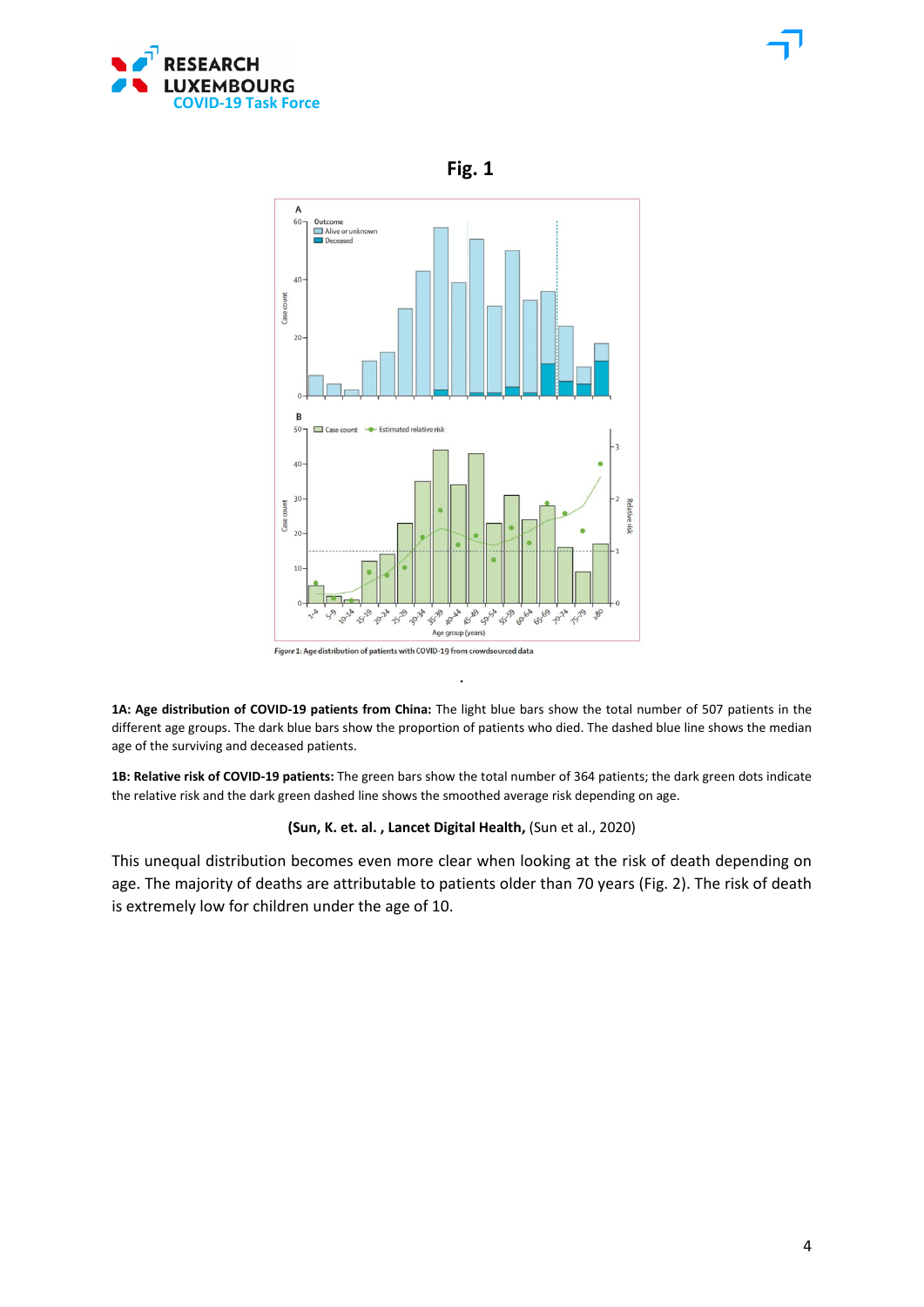



### **Fig. 2. The risk of death for COVID-19 patients**

**Zhang Y.P. China CDC Weekly 2, Feb. 2020**

#### [\(https://www.dw.com/de/coronavirus-endlich-umfassende-daten-aus-china/a-52421582\)](https://www.dw.com/de/coronavirus-endlich-umfassende-daten-aus-china/a-52421582)

There are several hypotheses that could account for the lower death rate in children. One factor is the relative proportion of younger people in a society like Luxembourg. The high mortality rate in Italy, for example, was partly explained by the fact that the proportion of elderly people in Italy is higher than in other western and, in particular, Asian and African countries (Dowd et al., 2020). An important factor for SARS-CoV-2 infection in the general population appears to be the number and type of social contacts and interactions within the social networks. The intensity and pattern of social contacts are age-dependent (Mossong et al., 2008; Zhang et al., 2020). However, 10 to 14-year-old children do not have less but rather more social contacts, so their number is probably not the reason for the low susceptibility of children towards SARS-CoV-2.

Another hypothesis for a lower infection rate in children is a generally lower sensitivity to SARS-CoV-2 infection. The reasons for this observation are currently not known. A lower expression of the ACE2 receptor for virus uptake, greater immunity in children or other metabolic processes that support a lower infection rate or a better defense against infection are currently under discussion (Santesmasses et al., 2020).

However, it should be noted that especially in the early phase of the COVID-19 pandemic almost exclusively people with clinical symptoms were tested. However, the clinical course in children is usually very mild and unspecific and only in very rare cases leads to severe symptoms (Davies et al., 2020). In children under the age of 10, clinical symptoms were diagnosed in only 20% of the cases, while the majority of infections proceeded subclinical or even asymptomatic. As children show no symptoms in the majority of cases, the likelihood that an existing SARS-CoV-2 infection is not discovered is relatively high. There also seems to be a relatively large proportion of infected, positively tested, but yet asymptomatic adults (Lavezzo et al., 2020). This means that infections remain undetected and the real infection rate is underestimated. The assumed number of unreported cases is estimated at a factor of 5-10 and is probably even higher in children than in adults due to the mild symptoms.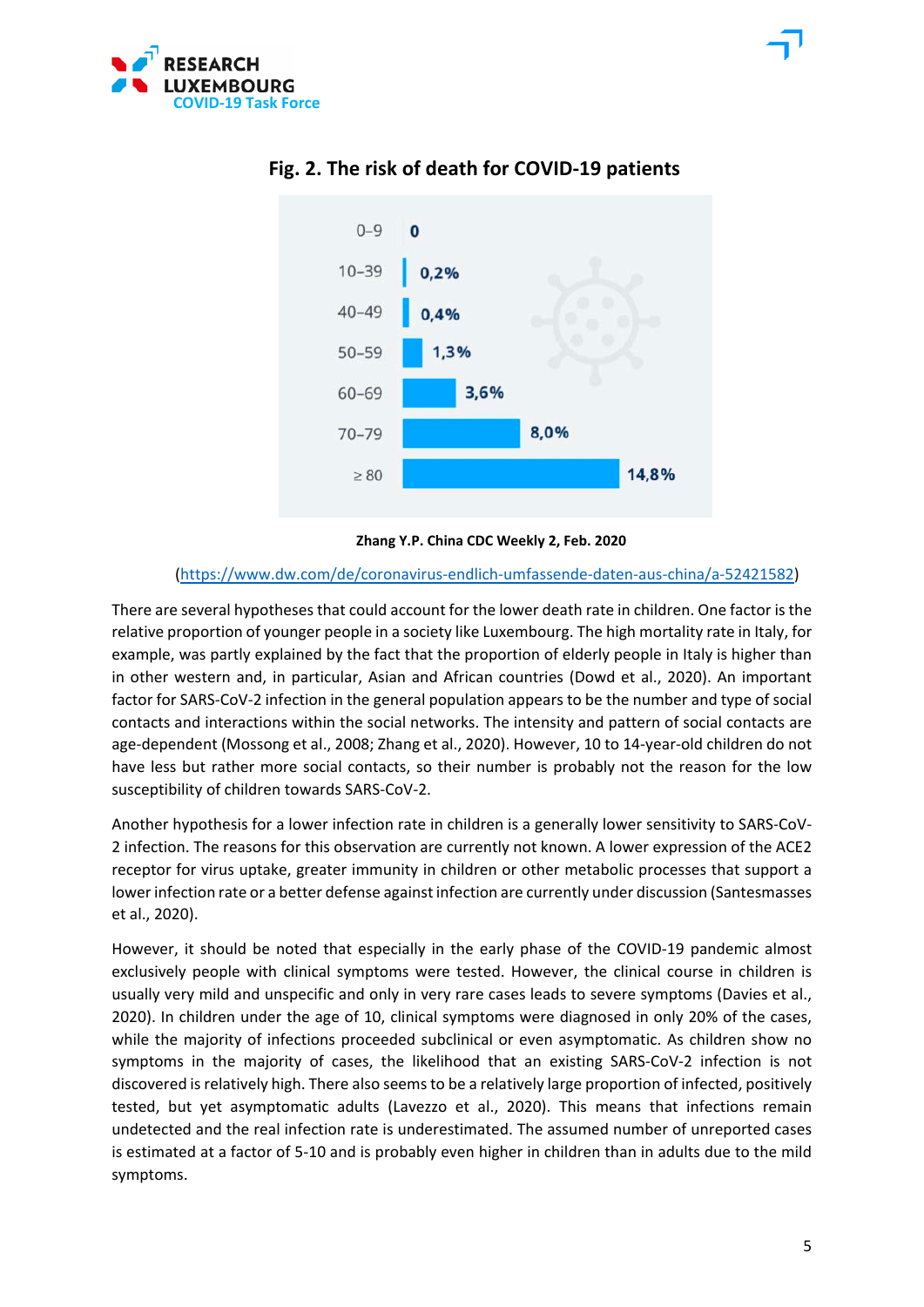

One of the most extensive COVID-19 studies in children is a study conducted by Dong et al. (2020). In a retrospective study, the authors examined 728 confirmed and 1407 suspected cases of COVID-19 patients under the age of 18 across China. SARS-CoV-2 positive children were identified in all age groups, the percentage of severely affected children ranged between 3 and 10.3%. The authors conclude that children are principally sensitive to infection with SARS-CoV-2 and that children under one year of age had the greater proportion of severe forms. However, it is unclear whether these severe forms were really caused by a SARS-CoV-2 infection or whether respiratory syncytial virus (RSV), human meta-pneumo virus (hPMV) or other respiratory infections are partly responsible for it.

An investigation of 149,760 confirmed COVID-19 cases in the USA (CDC 2020) showed an infection rate of 1.7%. The hospitalization rate was only half that of adults (5.7% vs. 10% in 18-64 year olds). Bi et al. (Bi et al., 2020) report from Shenzen (China) an approximately similar proportion of infected children between the ages of 0-10 years. A comparison of children and adults under the age of 10 years showed no difference in the SARS-CoV-2 transmission rate, but the symptoms in children were also generally lower than in the rest of the population.

In a study from pediatric children's hospitals in Italy by Parrie, N. and Lenge, M. (2020), 1% of all COVID-19 patients were younger than 18 years. Out of these, 11% were hospitalized whereas none of the children died.

In a study in Iceland (Gudbjartsson et al., 2020), the infection status of both selected children and adults with high and normal risk of infection was examined. Out of 564 children under the age of 10, 6.7% were infected with SARS-CoV-2. The proportion of SARS-CoV-2-positive in over 10-year-olds was 13.7% while in a random population sample it was found to be only 0.8%. Out of 848 children under the age of 10, none were virus-positive, while 100 of 12,232 people over the age of 10 were diagnosed with SARS-CoV-2. It is important to note that, unlike in Luxembourg and many other countries, preprimary and primary schools have not been closed in Iceland. The *National Institute for Public Health and the Environment* in the Netherlands also reports that children are less likely to become infected with SARS-CoV-2 and that patients under the age of 20 have a lower role in the spread of SARS-CoV-2 infections compared to adults. The authors conclude that SARS-CoV-2 transmission takes place primarily between people of the same age group. However, the data is not yet available as a publication, but only on the institute's website<sup>[1](#page-6-0)</sup>.

These data show that although children can be infected with SARS-CoV-2, the infection rate and, above all, the clinical symptoms are considerably lower than in adults. It is currently still unknown whether the reason for this difference is a lower virus exposure of the younger children or an increased resistance to SARS-CoV-2 infection.

#### **Summary:**

**Children can undoubtedly become infected with the SARS-CoV-2 virus. The infection rate of children is currently still uncertain due to different test strategies in the different countries and due to the lack of biological data, and an assessment based on those officially tested as positive should be** 

<span id="page-6-0"></span><sup>1</sup> [https://www.rivm.nl/en/novel-coronavirus-covid-19/children-and-covid-](https://www.rivm.nl/en/novel-coronavirus-covid-19/children-and-covid-19?fbclid=IwAR2cYbDKtyFnD3pHCJ9_NrUoEJrb37u6eoPz8FXNkGiOP7Jh8V_pUBSE0sI)

[<sup>19?</sup>fbclid=IwAR2cYbDKtyFnD3pHCJ9\\_NrUoEJrb37u6eoPz8FXNkGiOP7Jh8V\\_pUBSE0sI](https://www.rivm.nl/en/novel-coronavirus-covid-19/children-and-covid-19?fbclid=IwAR2cYbDKtyFnD3pHCJ9_NrUoEJrb37u6eoPz8FXNkGiOP7Jh8V_pUBSE0sI)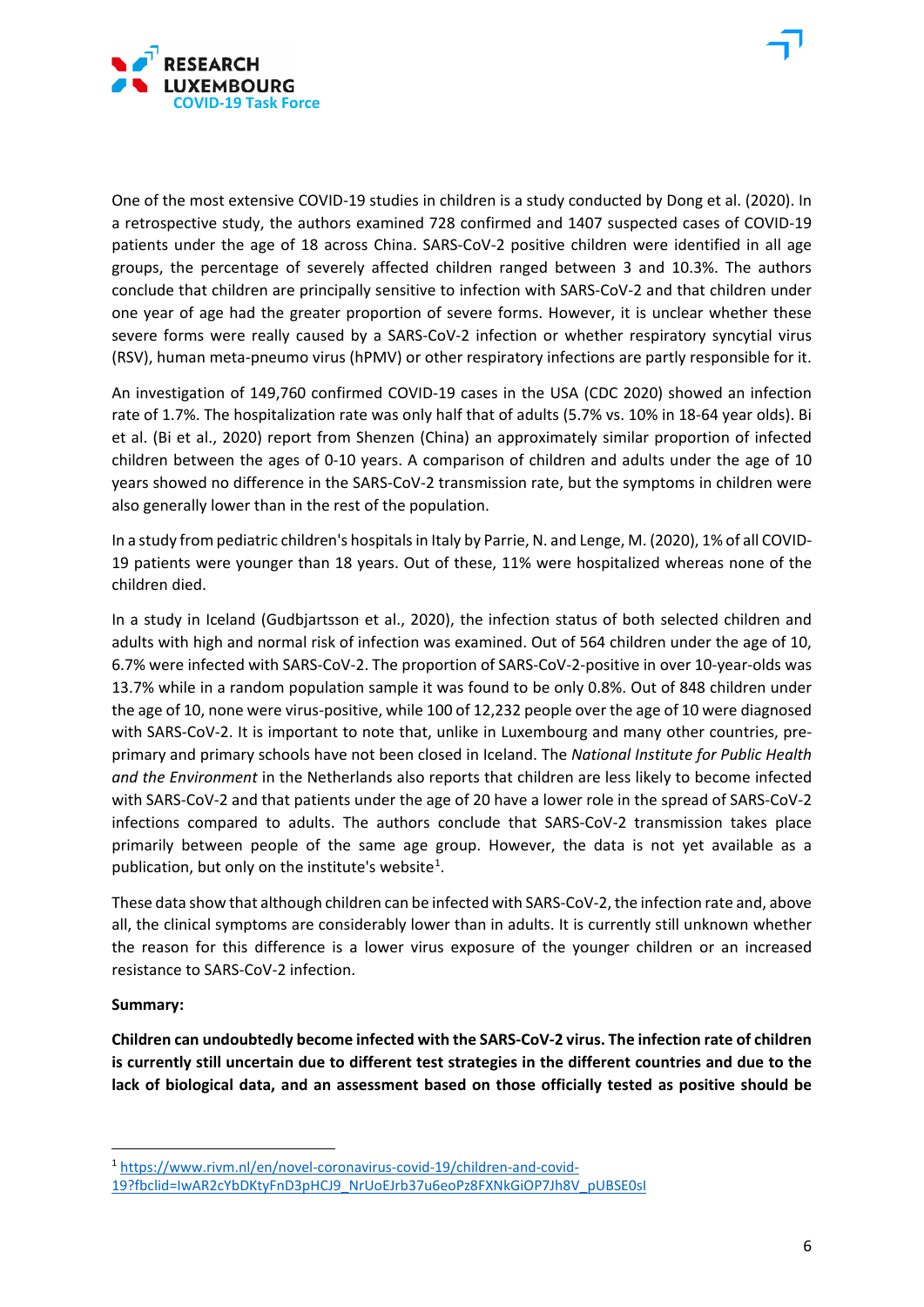



### **4. Are children infectious themselves during an infection with SARS-CoV-2?**

Information about the risk of infection from children would be extremely important information when assessing public preventive measures, especially those relating to schools, kindergartens and other preschool institutions. It is not currently clear whether and to what extent children can infect other children or adults themselves.

The most important route of transmission of SARS-CoV-2 in the population is probably a droplet infection due to coughing, sneezing or breathing in virus-bearing aerosols, especially in closed rooms. In addition, contact transmission through contaminated surfaces is also assumed to play a role. A transmission from mother to child during childbirth or through breast milk cannot be excluded at the present time. Diseases of newborn children have been described in isolated cases.

The determination of the infection with SARS-CoV-2 by children can be achieved by tracing the infection chains that emerge from children. The direct determination of the virus concentration in the throat or saliva of children can provide an indirect indication of the potential infectivity. Jones, TC et al. (Jones et al., 2020) have determined virus titers in 3,712 COVID-19 patients. In their work, they conclude that the virus concentrations in children are approximately the same as in older people and that there is no reason to assume that children are not infectious (Fig. 3). Based on these results, they urge caution against unlimited opening of kindergartens in the current situation. However, it is unclear whether the level of the measured virus concentrations is actually correlated with the height of a transmission risk.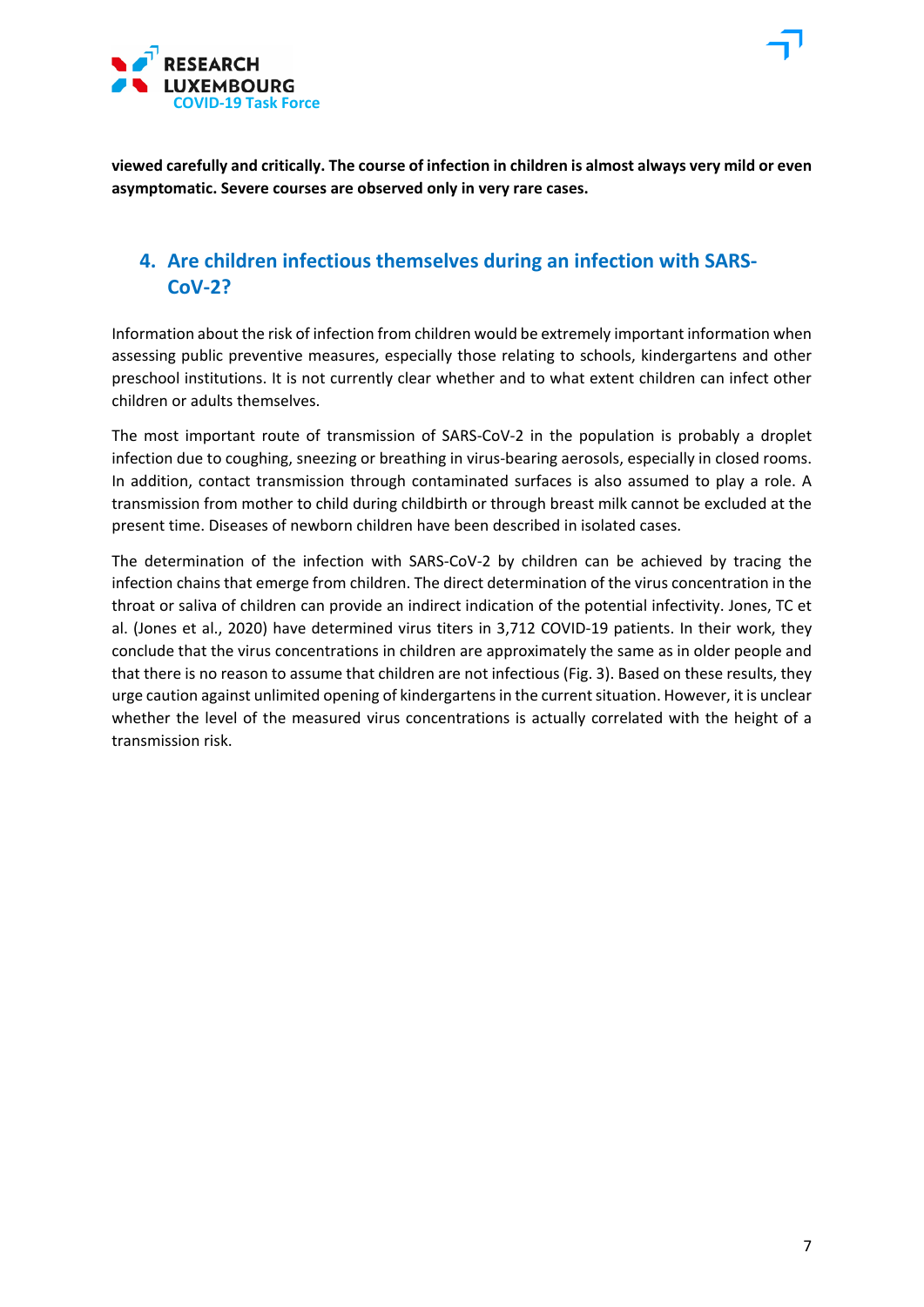



**Fig. 3: Age-dependency of the SARS-CoV-2 virus concentrations**

**Jones, TC et al. (2020**)

 **Virus concentrations per 10-year contingent (Fig.4A) or of in the individual school types (kindergarten (KG), elementary school (GS), high school (HS) (Fig. 4A).**

The *National Center for Immunization Research and Surveillance (NCIRS)* in Australia comes to another assessment. There, the contacts of SARS-CoV-2 infected in 15 schools were followed up to see if infected students could infect other students or teachers<sup>[2](#page-8-0)</sup>. Despite the presence of 9 infected pupils and 9 infected teachers or school employees, only 2 secondary infections were identified in 863 closer contacts. No case was found in which teachers were infected by students. The NCIRS concludes from this that the transmission of SARS-CoV-2 between children and from children to adults is low and is not the primary driving force in schools or in the population. This study has not yet been published in a scientific journal, but the results are only listed on the research center's website.

<span id="page-8-0"></span><sup>2</sup> [http://ncirs.org.au/sites/default/files/2020-](http://ncirs.org.au/sites/default/files/2020-04/NCIRS%20NSW%20Schools%20COVID_Summary_FINAL%20public_26%20April%202020.pdf) [04/NCIRS%20NSW%20Schools%20COVID\\_Summary\\_FINAL%20public\\_26%20April%202020.pdf](http://ncirs.org.au/sites/default/files/2020-04/NCIRS%20NSW%20Schools%20COVID_Summary_FINAL%20public_26%20April%202020.pdf)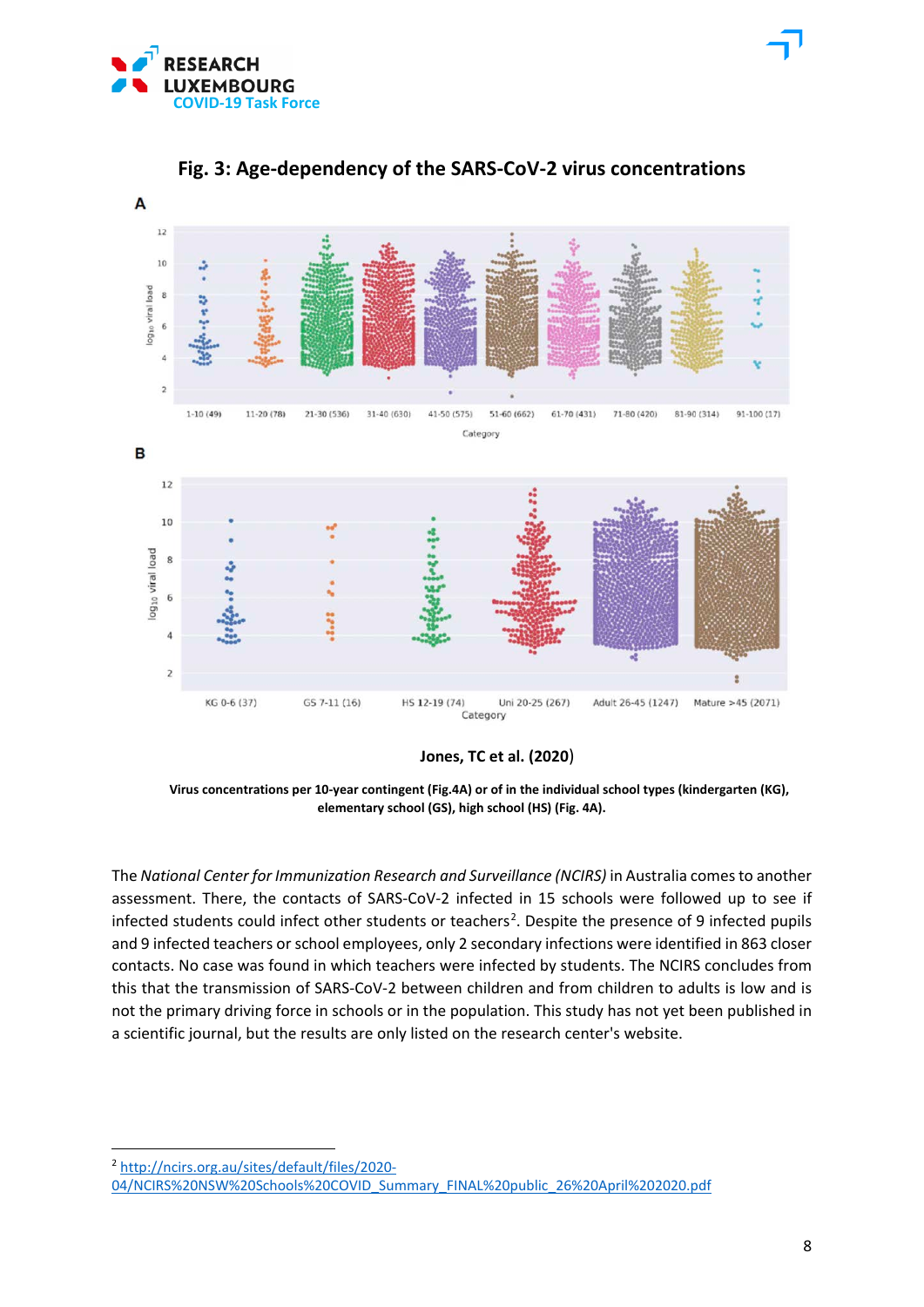



## **Fig. 4. Age-related transmission of SARS-CoV-2**

 **National Institute for Public Health and the Environment (Netherlands, Children and COVID-19)**

The study conducted by Gudbjartsson, D.F. et al. (2020) in Iceland comes to the conclusion that although children can be infected with SARS-CoV-2 in principle, the infection rate in children is lower compared to adults. While almost all of the empirical data indicate that children do not play a major role in SARS-CoV-2 transmission, the reasons for this difference are not yet known. A lower exposure of the younger children, a different intensity or different patterns of social contact or an increased resistance to a COVID-19 infection could be a potential explanation.

An extreme example of a possibly lower SARS-CoV-2 transmission rate of children at school is the case of an infected child in an infection cluster in the French Alps (Les Cotamines) (Danis et al., 2020). Despite intensive contacts with a large number of social contacts in 3 different schools, there was no transmission of SARS-CoV-2 among 172 identified contacts. The observation that in contrast other respiratory viruses (Influenza A and Picorna viruses) which were regularly transmitted between the pupils suggests a lower infection among children with SARS-CoV-2.

An investigation in the Italian city of Vo (Lavezzo et al., 2020) also concluded that children have a low risk of infection from SARS-CoV-2 infection. Infection was not detected in 234 tested children aged 0- 10 years, although some of the children lived in households with infected people. In contrast, the prevalence rate in the 10 to 50-year-old people rose to 1.2-1.7% and older individuals showed a 3-fold increase in the rate.

In contrast, in the widely discussed "Gangelt / Heinsberg" study (Streeck et al., n.d.) no influence of age on the infection rate was observed. However, the study included children under the age of 18 but none under the age of 5.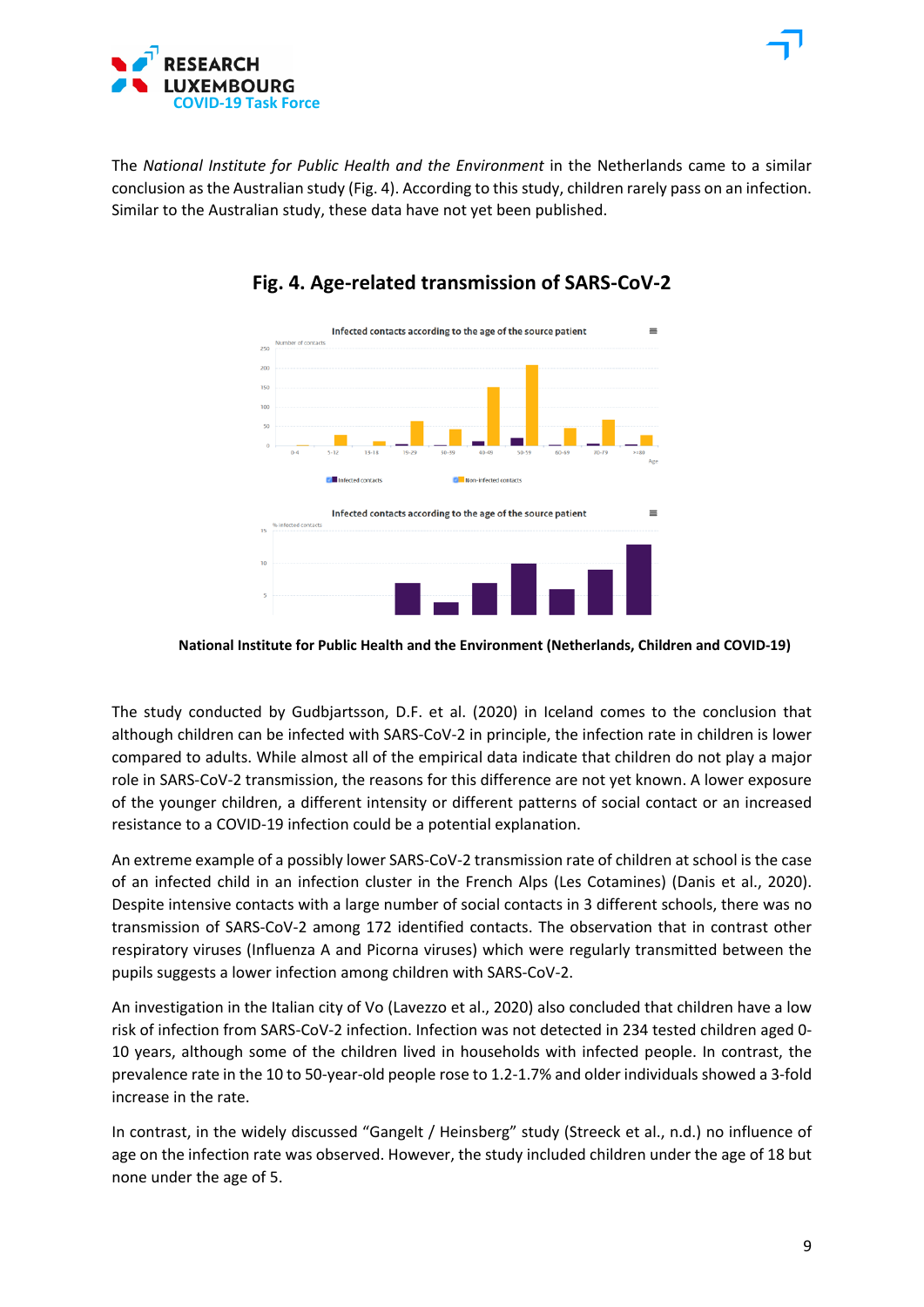

**Summary:**

**Most studies, such as those from Australia, the Netherlands or Iceland report a rather lower secondary infection rate in children. Children can generally be infectious, but the transmission rate is very likely to be lower in comparison to adults.**

# **5. Are there symptoms or risk factors found in children that could indicate a particular sensitivity to a SARS-CoV-2 infection?**

As shown above, children are significantly less affected by SARS-CoV-2 infections than older people compared to other age groups (Dong et al., 2020; Sun et al., 2020). The symptoms are usually very mild and in 35-80 % of cases the infection is even asymptomatic. Infected children, on the other hand, show a greater variety of symptoms. In addition to the classic symptoms such as fever, cough and sore throat, gastrointestinal, dermatological and neurological symptoms are also observed (MMWR CDC 2020).

|                                                   | No. (%) with sign/symptom |              |  |
|---------------------------------------------------|---------------------------|--------------|--|
| Sign/Symptom                                      | <b>Pediatric</b>          | <b>Adult</b> |  |
| Fever, cough, or shortness of breath <sup>†</sup> | 213(73)                   | 10,167 (93)  |  |
| Fever <sup>§</sup>                                | 163 (56)                  | 7,794 (71)   |  |
| Cough                                             | 158 (54)                  | 8,775 (80)   |  |
| Shortness of breath                               | 39(13)                    | 4,674 (43)   |  |
| <b>Myalgia</b>                                    | 66 (23)                   | 6,713(61)    |  |
| Runny nose <sup>¶</sup>                           | 21(7.2)                   | 757 (6.9)    |  |
| Sore throat                                       | 71(24)                    | 3,795 (35)   |  |
| Headache                                          | 81 (28)                   | 6,335(58)    |  |
| Nausea/Vomiting                                   | 31(11)                    | 1,746 (16)   |  |
| Abdominal pain <sup>11</sup>                      | 17(5.8)                   | 1,329 (12)   |  |
| <b>Diarrhea</b>                                   | 37(13)                    | 3,353 (31)   |  |

### **Fig.5 Clinical symptoms in 291 paediatric and adult patients**

#### **Morbidity and Mortality Weekly Report (MMWR) CDC COVID-19, USA**

A large proportion of the elderly COVID-19 patients possess comorbidities such as diabetes, obesity, high blood pressure and previous cardiovascular diseases. There is currently no convincing data that these typical age-related risk factors also lead to a manifestation or a more severe course of COVID-19 in children. The situation is different with existing medical conditions such as cancers, kidney diseases or severe impairments of the immune system (Lu et al., 2020). However, these are also rare in comparison to the total population. Risk factors that could potentially affect the sensitivity of young patients are still unknown. There is a clear need for research here to ensure the necessary protection of particularly sensitive people.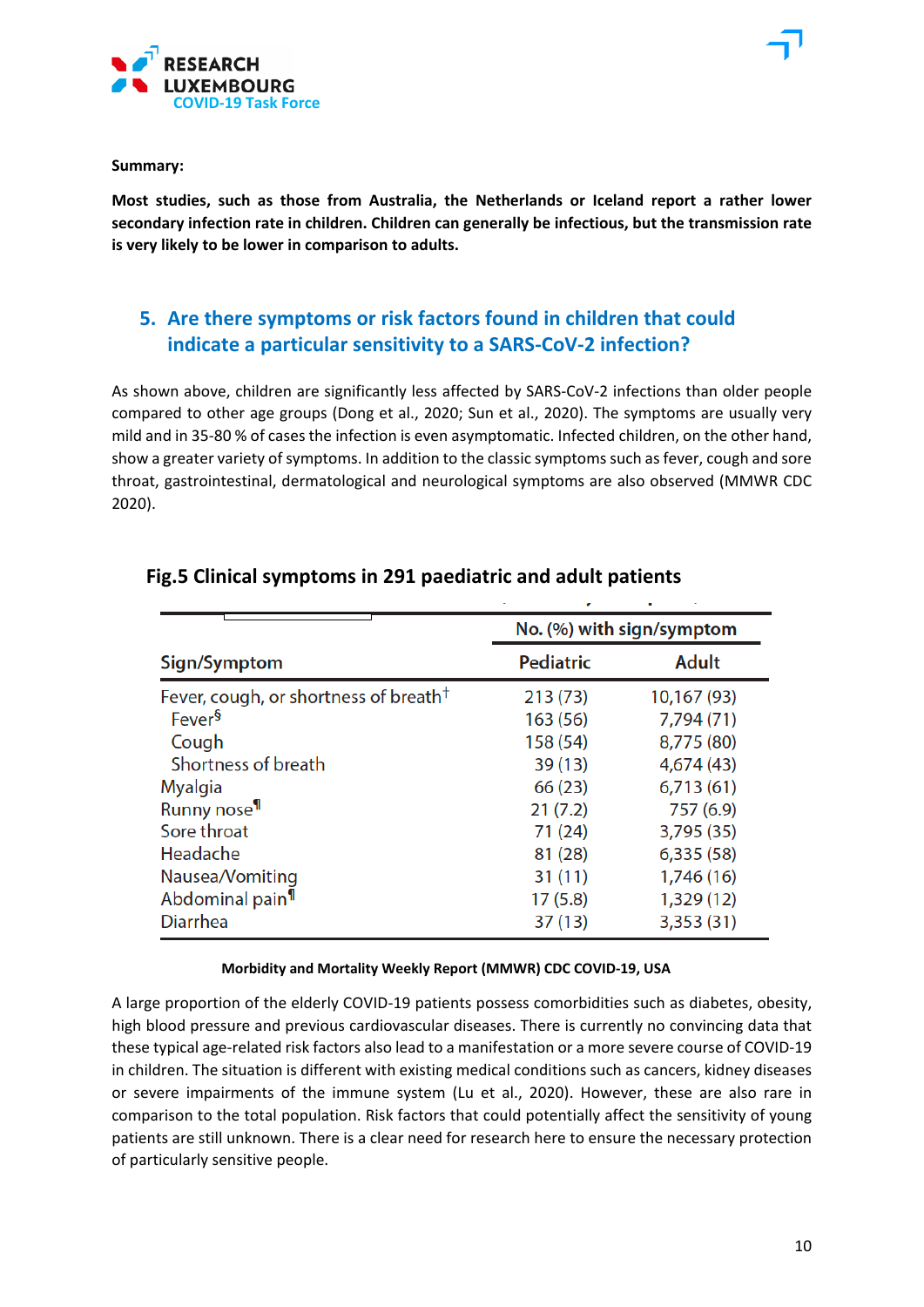



Reports of an accumulation of children with Kawasaki syndrome-related illness that may be associated with COVID-19 have received a relatively high level of public awareness in the last weeks. This is a very rare systemic disease with around 9 out of 100,000 affected children under the age of five, which is often accompanied with viral infections, especially influenza, and is associated with symptoms such as fever, inflammation of the vascular system or skin rashes. The Kawasaki syndrome can usually be treated well with medication (Riphagen et al., 2020). There are an average of 5 cases per year in Luxembourg and the situation should be closely monitored.

It is important that in times of a pandemic, increased attention is paid to the involvement of rare genetic or environmental factors that increase infectious diseases such as COVID-19. This also includes co-infections with other pathogens such as viruses, bacteria or parasites. The National Institute of Health (NIH) in the United States, led by Jean-Laurent Casanova, has started a large-scale study (COVID Human Genetic Effort) to determine the involvement of rare congenital immune disorders associated with a very severe course of otherwise healthy children and under 50-year-old adults.

[https://www.niaid.nih.gov/research/host-genetics-severe-COVID-19-infection](https://www.niaid.nih.gov/research/host-genetics-severe-covid-19-infection)

<https://www.rockefeller.edu/our-scientists/heads-of-laboratories/970-jean-laurent-casanova/>

The *National Institute of Allergy and Infectious Diseases (NIAID),* also at the NIH, is currently preparing a large-scale study to examine the rate of new SARS-CoV-2 infections especially in children *(HEROS-Human Epidemiology and Response to SARS-CoV -2).* The aim is to test 6,000 children from 2,000 families for the presence of the virus using PCR and for SARS-CoV-2 antibodies. One focus will be the question of whether asthma or other allergic diseases affect COVID-19 symptoms, since there are indications that COVID-19 patients with asthmatic diseases are more likely to be protected against COVID-19 (Halpin et al., 2020).

[https://www.nih.gov/news-events/news-releases/study-determine-incidence-novel-coronavirus](https://www.nih.gov/news-events/news-releases/study-determine-incidence-novel-coronavirus-infection-us-children-begins)[infection-us-children-begins\)](https://www.nih.gov/news-events/news-releases/study-determine-incidence-novel-coronavirus-infection-us-children-begins)

#### **Summary:**

**In the vast majority of cases, SARS-CoV-2 infections in children develop with no or only very mild symptoms. Only in very rare individual cases, severe or lethal courses are observed. Genetic factors that increase the course of COVID-19 are not yet known. The classic age-related risk factors such as diabetes or high blood pressure do not seem to have a major impact on the course of COVID-19. Children with serious previous illnesses such as e.g. leukaemia, kidney problems or other organ diseases are at highest risk.**

### **6. The situation in Luxembourg**

In Luxembourg, up to May 8, 2020, 3,871 were positively identified with SARS-CoV-2 out of 53,257 people tested. So far, 100 people have died of COVID-19. Similar to other countries, children younger than 10 years (Fig. 5) are hardly affected. Only 0.24% of those who tested positive were younger than 5 years, although this age group makes up 4.55% of the population.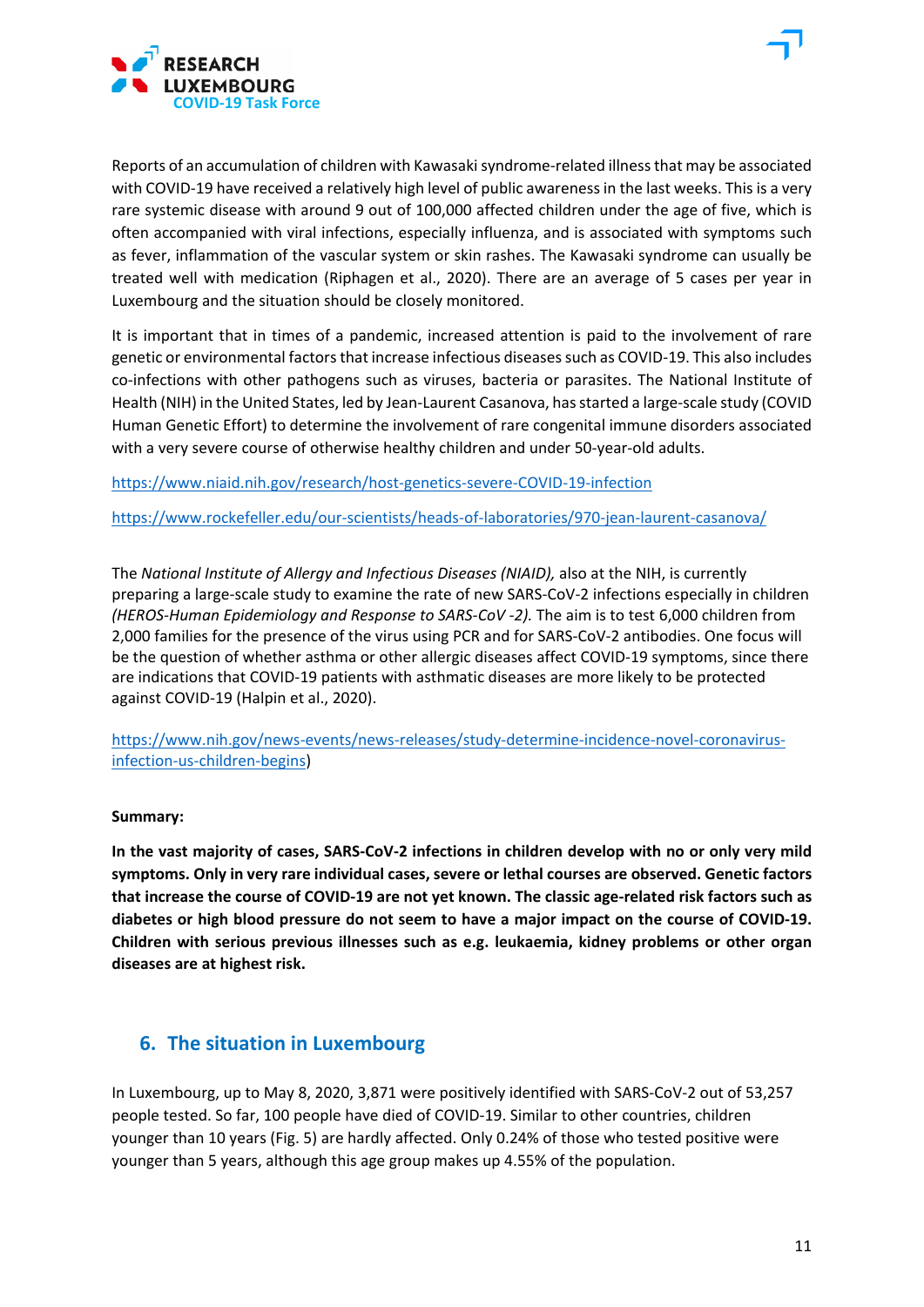

| Age range      | Age range   | <b>Number</b> | Percent | <b>Positive</b> | Percent |
|----------------|-------------|---------------|---------|-----------------|---------|
| 0              | less than 5 | 26072         | 4.55%   | 7               | 0.24%   |
| 1              | $5 - 9$     | 31944         | 5.58%   | 14              | 0.47%   |
| $\overline{2}$ | $10 - 14$   | 31696         | 5.53%   | 33              | 1.12%   |
| 3              | $15 - 19$   | 30874         | 5.39%   | 81              | 2.75%   |
| 4              | $20 - 24$   | 34162         | 5.96%   | 181             | 6.14%   |
| 5              | $25 - 29$   | 41337         | 7.22%   | 253             | 8.58%   |
| 6              | $30 - 34$   | 43800         | 7.65%   | 277             | 9.39%   |
| 7              | $35 - 39$   | 42946         | 7.50%   | 228             | 7.73%   |
| 8              | $40 - 44$   | 41896         | 7.31%   | 271             | 9.19%   |
| 9              | $45 - 49$   | 41294         | 7.21%   | 299             | 10.14%  |
| 10             | $50 - 54$   | 42922         | 7.49%   | 313             | 10.61%  |
| 11             | $55 - 59$   | 40396         | 7.05%   | 276             | 9.36%   |
| 12             | $60 - 64$   | 33055         | 5.77%   | 169             | 5.73%   |
| 13             | $65 - 69$   | 26583         | 4.64%   | 128             | 4.34%   |
| 14             | $70 - 74$   | 21775         | 3.80%   | 103             | 3.49%   |
| 15             | 75 - 79     | 15863         | 2.77%   | 60              | 2.03%   |
| 16             | $80 - 84$   | 12745         | 2.22%   | 79              | 2.68%   |
| 17             | $85 - 89$   | 8249          | 1.44%   | 88              | 2.98%   |
| 18             | more than   | 5203          | 0.91%   | 89              | 3.02%   |
| <b>Total</b>   |             | 572812        | 1       | 2949            |         |

### **Fig. 5 Age-related SARS-CoV-2 infection rate in Luxembourg**

| Data from the COVID-19 IGSS database |
|--------------------------------------|
|                                      |

#### **Experiences with children in the Luxembourg Kannerklinik (unpublished data)**

On average, 6,500 patients <15 years old are admitted every year. A positive result was found in 9 out of 123 children between the ages of 0 and 15 years who were admitted to the Kannerklinik of the Center Hospitalier de Luxembourg and tested by PCR for SARS-CoV2 infection. In addition, another child with positive SARS-CoV2 serology was diagnosed with a critical condition likely caused by COVID-19. The majority of cases (n: 9) were diagnosed between March 17 and April 15. The age of infected children is between 7 weeks and 11 years (average age 3.9 years). The hospitalization of adolescents and children under the age of 18 accounted for 1% of all hospital patients during this period (9 PCR-positive cases / 967 hospitalizations).

Out of these children, 4 (40 %) (mean age 8 months) had low to mild symptoms (hospitalization due to neurological comorbidity in 2 of them) and 6 (60 %) showed more serious illnesses. Two children (20 % of the total; 8 and 11 years) were admitted to the intensive care unit due to heart failure (myocarditis and atypical Kawasaki syndrome) but did not require invasive ventilation and were discharged home after a week in hospital with excellent development of the infection. Overall, no increased hospitalization rate was observed in the Kannerklinik during the past two months and no hospital-acquired (nosocomial) SARS-CoV2 infection was identified. The situation at the Kannerklinik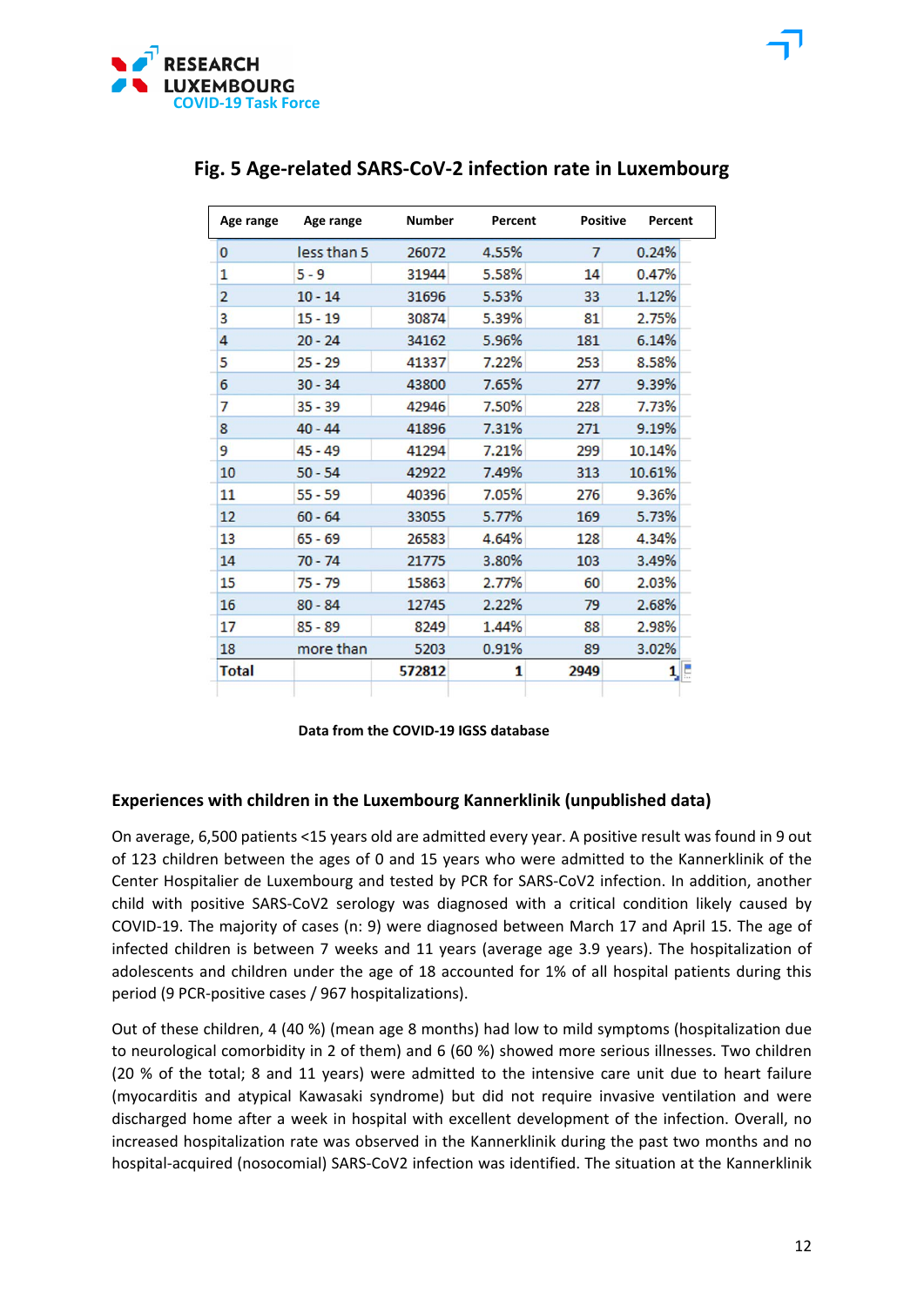

in Luxembourg is therefore comparable to the observations in other countries. SARS-CoV-2-infected children only develop critical forms of the disease in rare cases.

The data described here have recently been accepted for publication in the *Pediatric Infectious Disease Journal:* Marie-Laure Oberweis, Andrei Codreanu, Wolfgang Böhm, Damien Olivier, Charlotte Pierron, Chantal Tsobo, Michel Kohnen, Tamir T. Abdelrahman, Nguyen T. Nguyen, Kerstin Wagner, Isabel de la Fuente. *Pediatric life-threatening COVID 19 with myocarditis.*

### **Possible clarification of open questions through a Luxembourg prevalence study for children**

As outlined in this paper, there are a number of open questions and knowledge gaps in the areas of prevalence, risk of infection, and sensitivity of children associated with COVID-19. One of the open questions is why children after SARS-CoV-2 infection develop no or only very mild symptoms. An understanding of the underlying mechanisms could provide clues to possible prevention or therapy approaches. The question why infected children are empirically less likely to be contagious has also not been answered. Biological mechanisms or the type or pattern of social interactions that are relevant for virus transmission are currently under discussion. The investigation of rare diseases in children that adversely affects the severity of COVID-19 also has a great potential.

Reliable data on the prevalence, herd immunity or the dynamics of the COVID-19 pandemic in Luxembourg are currently not available. Many of the studies have been carried out in China, Italy or other countries. However, the specific course of a pandemic, the dynamics or the effects on the course of the disease in patients or the consequences for the health system are mostly country-specific. Luxembourg has e.g. a very high proportion of immigrants with a high ethnic diversity. A special feature in Luxembourg are also the cross-border commuters, whose children are only partially cared for in Luxembourg preschool institutions.

Reliable country-specific data on the causal drivers of COVID-19 are also essential as a basis for political decisions in the field of child health care. As part of the Research Luxembourg COVID-19 Task Force, the prevalence study "CON-VINCE" was initiated in April 2020. In addition to short-term information on the current status of the SARS-CoV-2 infection rate, this study also provides valuable insights into the above-mentioned open questions. The study will also provide important information for an appropriate vaccination strategy for COVID-19.

Unfortunately, for various reasons, only people over the age of 18 and no children could be recruited in this study. This means that reliable data on prevalence and herd immunity in children are lacking, and in the long term both clinical and epidemiological data are missing. Due to the high proportion of asymptomatic children, the risk of undiscovered SARS-CoV-2 infections in the pediatric environment increases. For these reasons and in order to be able to take future health policy measures based on knowledge, the implementation of a children's prevalence study is encouraged. The know-how required for this is available in Luxembourg.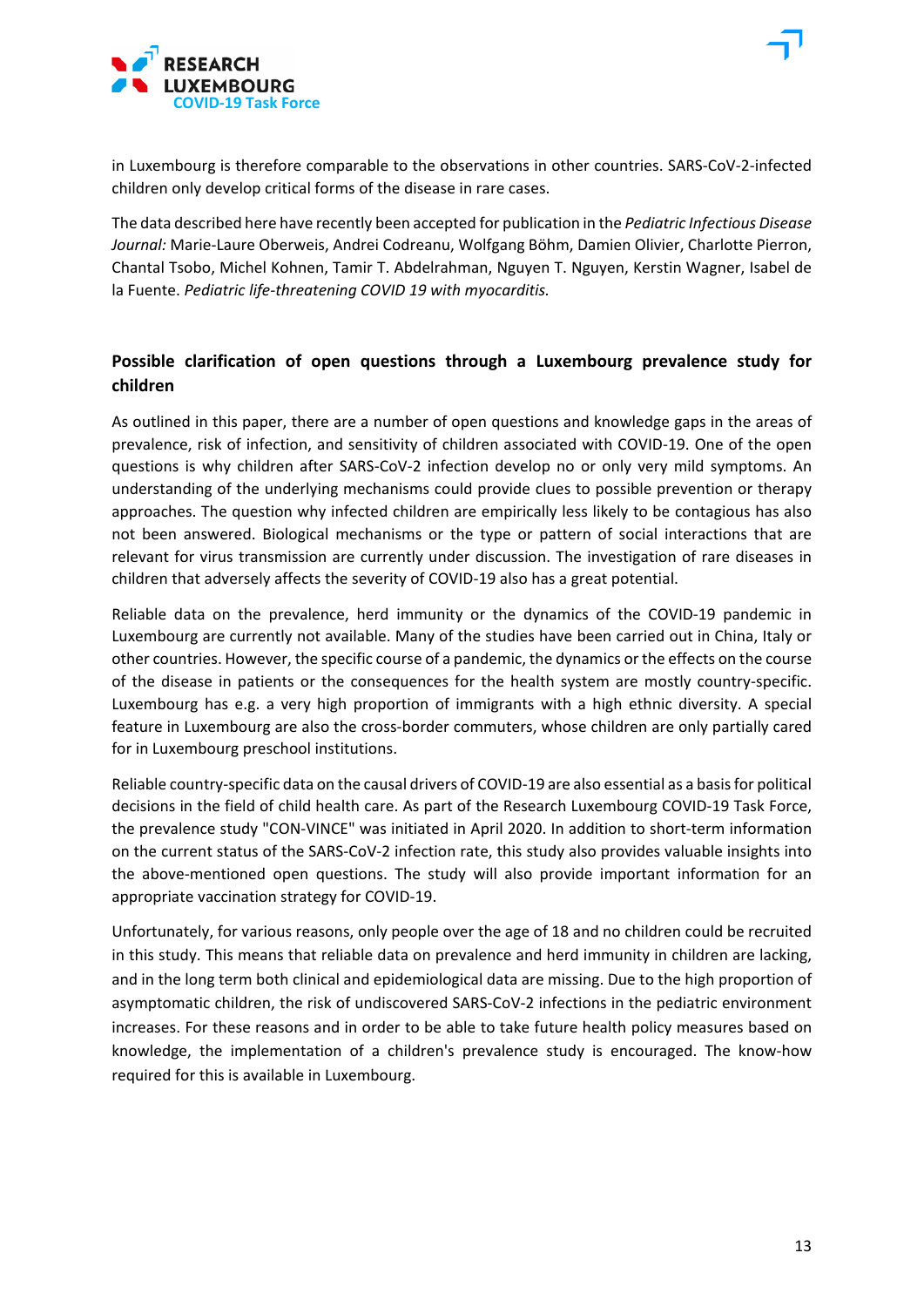

#### **Bibliography:**

- Bi, Q., Wu, Y., Mei, S., Ye, C., Zou, X., Zhang, Z., Liu, X., Wei, L., Truelove, S. A., Zhang, T., Gao, W., Cheng, C., Tang, X., Wu, X., Wu, Y., Sun, B., Huang, S., Sun, Y., Zhang, J., … Feng, T. (2020). Epidemiology and transmission of COVID-19 in 391 cases and 1286 of their close contacts in Shenzhen, China: a retrospective cohort study. *The Lancet Infectious Diseases*, *3099*(20), 1–9. https://doi.org/10.1016/S1473-3099(20)30287-5
- Danis, K., Epaulard, O., Benet, T., Gaymard, A., Campoy, S., Bothelo-Nevers, Elisabeth Bouscambert-Duchamp, Maude Spaccaferri, G., Ader, F., Mailles, A., Boudalaa, Z., Tlsma, V., Berra, J., & Vau, C. (2020). Cluster of coronavirus disease 2019 (Covid-19) in the French Alps, 2020. *Clinical Infectious Diseases : An Official Publication of the Infectious Diseases Society of America*. https://doi.org/10.1093/cid/ciaa424
- Davies, N. G., Klepac, P., Liu, Y., Prem, K., Jit, M., & Eggo, R. M. (2020). Age-dependent effects in the transmission and control of COVID-19 epidemics. *MedRxiv*, 2020.03.24.20043018. https://doi.org/10.1101/2020.03.24.20043018
- Dong, Y., Mo, X., Hu, Y., Qi, X., Jiang, F., Jiang, Z., & Tong, S. (2020). Epidemiology of COVID-19 Among Children in China. *Pediatrics*, *145*(6), e20200702. https://doi.org/10.1542/peds.2020- 0702
- Dowd, J. B., Andriano, L., Brazel, D. M., Rotondi, V., Block, P., Ding, X., Liu, Y., & Mills, M. C. (2020). Demographic science aids in understanding the spread and fatality rates of COVID-19. *Proceedings of the National Academy of Sciences*, 202004911. https://doi.org/10.1073/pnas.2004911117
- Gudbjartsson, D. F., Helgason, A., Jonsson, H., Magnusson, O. T., Melsted, P., Norddahl, G. L., Saemundsdottir, J., Sigurdsson, A., Sulem, P., Agustsdottir, A. B., Eiriksdottir, B., Fridriksdottir, R., Gardarsdottir, E. E., Georgsson, G., Gretarsdottir, O. S., Gudmundsson, K. R., Gunnarsdottir, T. R., Gylfason, A., Holm, H., … Stefansson, K. (2020). Spread of SARS-CoV-2 in the Icelandic Population. *New England Journal of Medicine*, 1–14. https://doi.org/10.1056/nejmoa2006100
- Halpin, D. M. G., Faner, R., Sibila, O., Badia, J. R., & Agusti, A. (2020). Do chronic respiratory diseases or their treatment affect the risk of SARS-CoV-2 infection? *The Lancet Respiratory Medicine*, *8*(May), 436–438. https://doi.org/10.1016/S2213-2600(20)30167-3
- Jones, T. C., Mühlemann, B., Veith, T., Zuchowski, M., Hofmann, J., Stein, A., Edelmann, A., Max Corman, V., Drosten, C., & Christian Drosten, P. (2020). *An analysis of SARS-CoV-2 viral load by patient age*. https://zoonosen.charite.de/fileadmin/user\_upload/microsites/m\_cc05/virologieccm/dateien\_upload/Weitere\_Dateien/analysis-of-SARS-CoV-2-viral-load-by-patient-age.pdf
- Lavezzo, E., Franchin, E., Ciavarella, C., Cuomo-Dannenburg, G., Barzon, L., Vecchio, C. Del, Rossi, L., Manganelli, R., Loregian, A., Navarin, N., Abate, D., Sciro, M., Merigliano, S., Decanale, E., Vanuzzo, M. C., Saluzzo, F., Onelia, F., Pacenti, M., Parisi, S., … Crisanti, A. (2020). Suppression of COVID-19 outbreak in the municipality of Vo, Italy. *MedRxiv*, *Ci*, 2020.04.17.20053157. https://doi.org/10.1101/2020.04.17.20053157
- Lu, X., Zhang, L., Du, H., & Jingjing Zhang 2 , Yuan Y Li 2 , Jingyu Qu 2 , Wenxin Zhang 2 , Youjie Wang 2 , Shuangshuang Bao 2 , Ying Li 2 , Chuansha Wu 2 , Hongxiu Liu 2 , Di Liu 3 , Jianbo Shao 2 , Xuehua Peng 2 , Yonghong Yang 4 , Zhish, C. P. N. C. S. T. (2020). SARS-CoV-2 Infection in